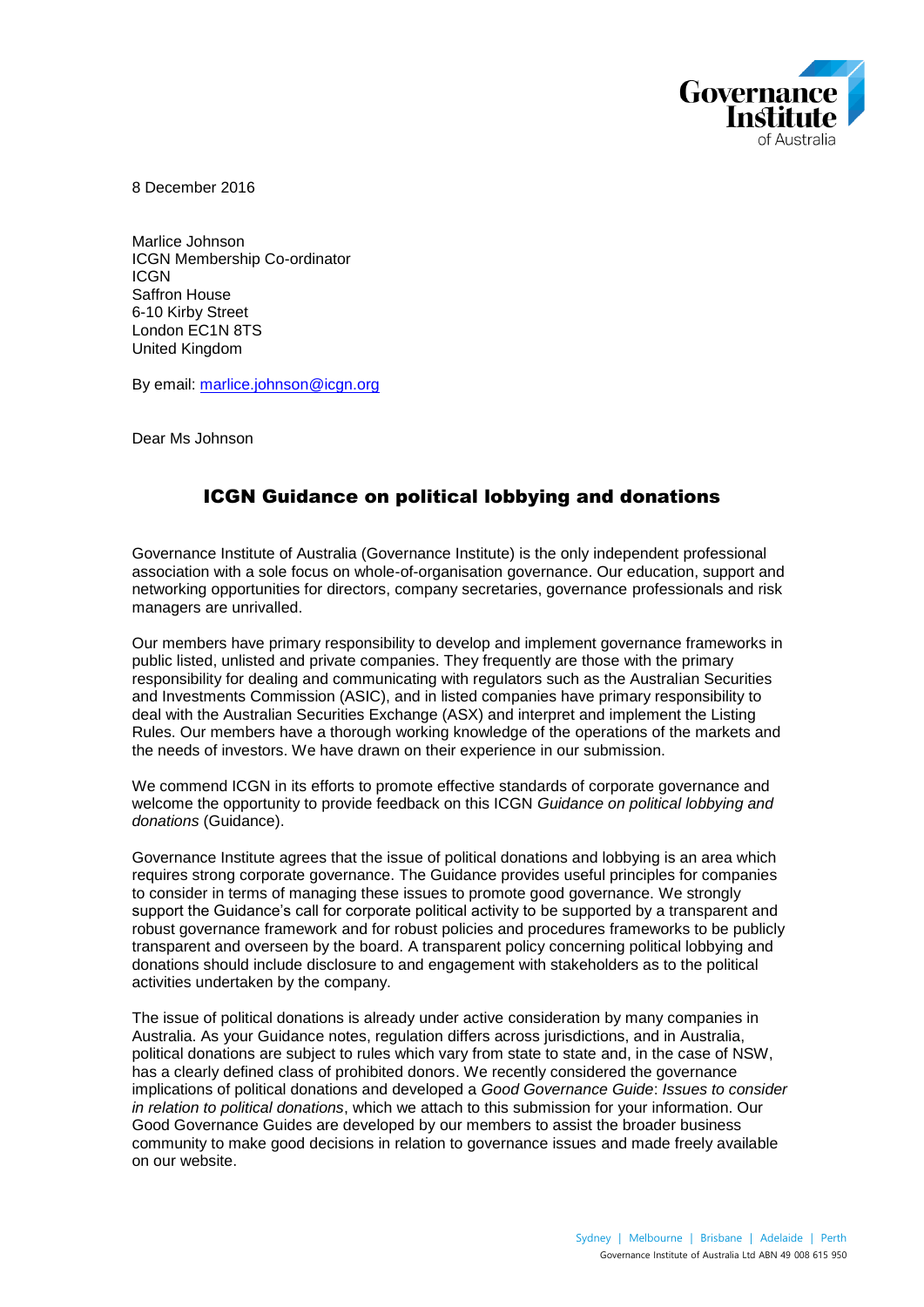We note that political donations and political lobbying may be linked, but this is not a given. We agree with the Guidance that corporate political activity may be legitimate and positive. Business has a role to play in the democratic process and political lobbying for proper business purposes forms part of that. For example, in Australia, regulators and the government frequently hold stakeholder consultations on issues of public policy of relevance to business, and also hold roundtables on various issues. Business will respond to the public consultations, attend the roundtables, and will frequently also participate in industry body submissions and roundtables with regulators and government on various issues. Businesses may have government relations personnel who seek to build proactive relationships to enable the company's economic and strategic value to be understood by key policy makers and regulators. The necessary feature is transparency as to the form of lobbying — and political donations if made in support of that lobbying — so that investors and other stakeholders can assess if it is being undertaken for proper business purposes, Transparency provides clarity to investors and other stakeholders that the political lobbying or donations do not constitute undue influence from business on government.

However, due to the fact that the community may perceive political donations (even if they are not prohibited under legislation) as constituting undue influence from business on government, we note in our *Good Governance Guide* that effective alternatives to political donations should be considered by companies.

We agree with ICGN that political lobbying is acceptable when undertaken in the company's interests, but do not consider that the Guidance should provide a detailed definition of what comprises the corporate interest. A prescriptive definition of what comprises the best interests of the company will be subject to jurisdictional bias and could create inconsistencies with existing legislative and judicial definitions. This could put the Guidance at odds with directors' duties. We note that the Guidance is aimed at raising the standards of corporate governance worldwide and across different legal and regulatory jurisdictions and recommend that the Guidance not be overly prescriptive in this regard. We are of the view that the principles set out in the Guidance assist companies to ascertain what would be considered to be in the company's best interests, with transparency provided to investors and other stakeholders as to why this is so.

We do not support the Guidance's call for shareholder voting on a company's political lobbying or donations policy. We are of the view that transparency as to the policy and engagement with stakeholders will mitigate the risk that misconduct or political bias is in place. We recommend that the part of the preamble which refers to shareholder voting on a company's political lobbying policy be changed to requiring stakeholder engagement on the political lobbying policy of the company.

Kind regards

Judith Fox FGIA National Director, Policy & Advocacy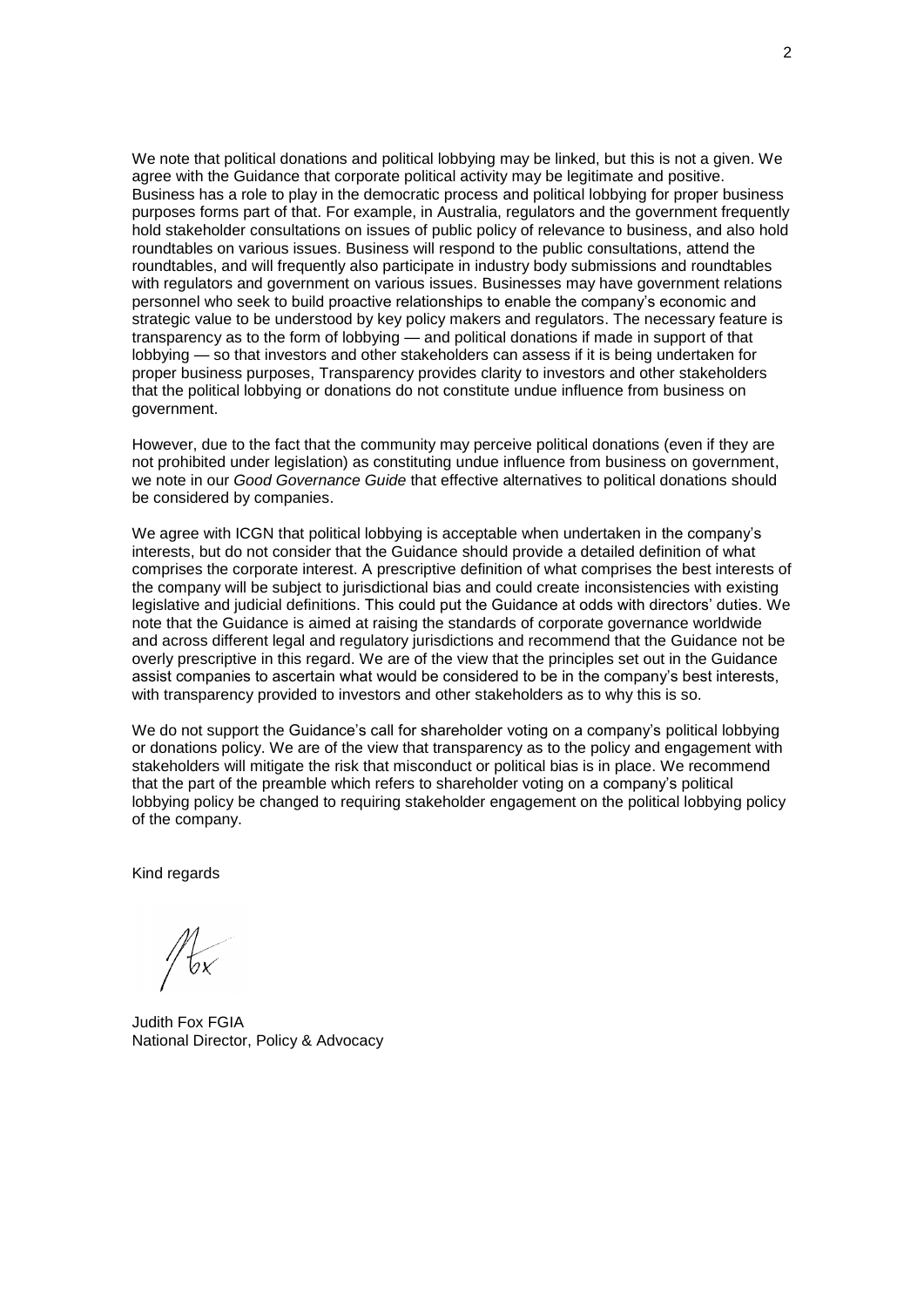# **Good Governance Guide**

Issues to consider in relation to political donations



**Ethics and responsible decision-making**

It is **good governance** for a company to establish a policy or protocol in relation to political donations in Australia. This may be contained in board or committee minutes (following discussion at a board meeting), in a code of conduct or in a dedicated policy. It is important that the directors have the opportunity to discuss and agree how they would like the protocol or policy to operate.

## **Legal context**

There is complex legislation in place at the federal and state level in Australia in relation to political donations, with different restrictions, obligations and penalties applying. Most states have cap regimes and disclosure requirements in place, while New South Wales (NSW) has implemented particularly restrictive prohibitions (for example, political donations by property developers, tobacco industry business entities and liquor or gambling industry business entities are prohibited). It is important that companies understand the regime that applies to the jurisdictions in which they operate, seeking legal advice if necessary.

Companies also need to be aware that if they decide to donate at the federal level, they may not have control over the ultimate allocation of the donation by the political party, which may put them in breach of the political donations legislation within a particular state.

Civil and criminal penalties apply to breaches of the legislation. In NSW, for example, penalties include a fine and/or imprisonment for up to two years.

Directors may be able to make political donations in their personal capacity, depending on the particular corporate structure and prohibited donor status of the companies in their group. However, if in any doubt, they should seek legal advice prior to making any donation.

## **What is a political donation?**

In developing a policy or protocol, companies will need to decide the scope of coverage. However, it will be important to take into account the legislative requirements in the jurisdictions in which they operate. It is important to note that there are differing definitions of 'political donation' across the jurisdictions.

For example, in NSW a political donation includes a gift or payment made to, or for the benefit of:

- a political party, or
- an elected member of parliament or of a local council, or
- a candidate or group of candidates, or
- a third-party campaigner.

Accordingly, specific examples of political donations in NSW might include:

- a donation of money
- a contribution, entry fee or other payment to participate in a fundraising event or function where it is primarily a political fundraiser and payment forms part of the proceeds of the event
- a subscription paid to a political party for membership or affiliation
- non-cash payments such as gifts or prizes for a political fundraiser or purchasing items at a political fundraiser
- the provision of services or goods, for example, the use of a company vehicle, at no charge or at a discounted rate, or
- uncharged interest on a loan.

It should be noted that whether or not a payment constitutes a political donation will not always be clear and any proposed payment must be considered based on its particular circumstances. The Australian Electoral Commission provides some guidance on its website (for example, if an attendee of a political party function did not receive services or adequate services equal to the value of the attendance payment made, the payment may be considered a political donation).

Board members and senior management need to be aware that donating to an affiliated entity of a political party, such as corporate memberships of related or associated bodies of political parties or dinners or

© Governance Institute of Australia 2015. This material is subject to copyright. The Good Governance Guides indicate, in the view of Governance Institute of Australia Ltd, one interpretation of good practice. They are not designed to cover or comply with all applicable legislation or case law. We cannot be held liable or accountable to any person who acts or relies upon the information provided. The guides are not a substitute for professional advice. Visit our website at **governanceinstitute.com.au** to find more **Good Governance Guides** and information on **governance**.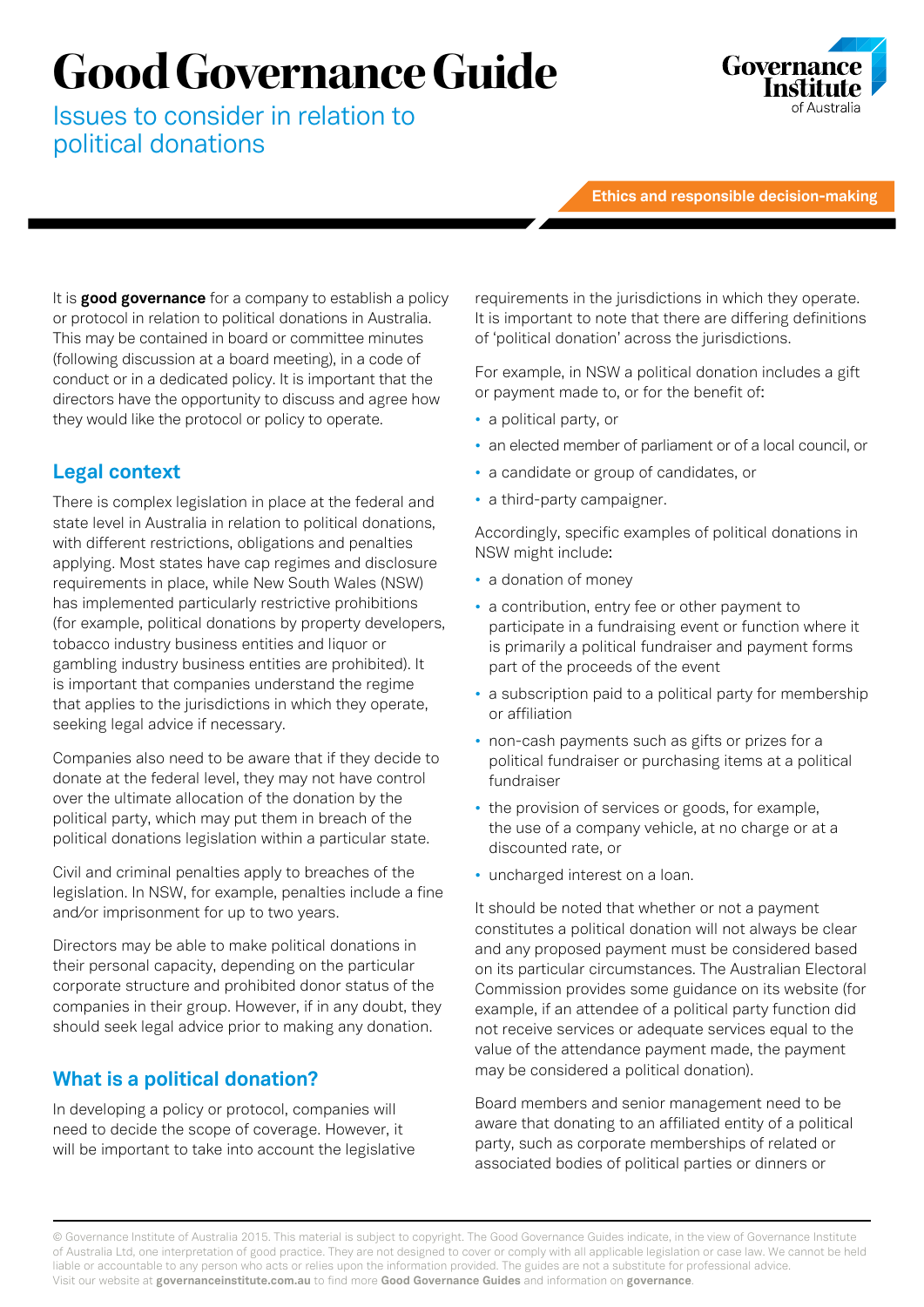# **Good Governance Guide**

public forums which raise funds for political campaigns or individuals, might be considered a political donation.

#### **Governance and risk management issues**

While engagement with political parties by corporate memberships of related or associated bodies or attendance at dinners and forums can provide advantages to companies (for example, stakeholder networking opportunities and insight into the issues which may have potential impact on the company), these advantages are often countered by the negative reputational impacts of an organisation being identified publicly as a political donor.

It is **good governance** and risk management practice to consider:

- the reputational risk to the company and directors, should the community perceive political donations (even if they are not prohibited under legislation) as constituting undue influence from business on government
- the likelihood of shareholder bodies such as the Australian Shareholders' Associations (ASA) questioning the political donation at the company's annual general meeting or in shareholder engagement meetings, as the ASA takes strong issue with political donations, even where there is board approval.

The benefits of developing a protocol or policy or including the matter in the code of conduct are that:

- it mitigates the risk of allegations of misconduct or political bias being made against the company and directors, and
- all employees have clarity as to what is and is not permitted in relation to political donations.

Companies should also consider any policy or protocol in relation to political donations with reference to their policy on bribery and corruption. For example, political donations may be captured under the UK Bribery Act 2010 if a company has operations in that jurisdiction. See Governance Institute's *Good Governance Guide: Issues to consider when developing a policy on bribery and corruption*.

#### **Policy or protocol in relation to political donations**

In developing a policy, protocol or code of conduct, the issues to consider might include:

- Ensure that the scope of the policy or protocol is clear, that is, what is meant by 'political donation'.
- Subsidiaries of the entity may fall within the prohibited donor category.
- Consideration needs to be given to whether there is a cap on political donations for those entities that are not prohibited donors. Care needs to be taken that any donations in aggregate do not breach the cap.
- If corporate donations are permitted, the policy should establish a clear process for obtaining approval for the donation to ensure that the donation does not breach the legislation.
- If corporate donations are permitted, the policy should provide direction as to whom a director or employee can consult to ensure that the proposed donation does not breach the cap in aggregate.

## **Alternatives to political donations**

Given the complexity of the legislation on political donations, the potential penalties for breach of the requirements and the reputational risks involved with donating to political parties, consideration should be given to alternatives to political donations. For example, engagement with government stakeholders could be assisted by:

- establishing a dedicated role within the company to focus on building proactive relationships to enable the company's economic and strategic value to be understood by key policy makers and regulators
- membership of industry and professional groups which build proactive relationships with policy makers and regulators on behalf of the industry or professional group, or
- contributing to the public debate on policy issues that may affect the company.

© Governance Institute of Australia 2015. This material is subject to copyright. The Good Governance Guides indicate, in the view of Governance Institute of Australia Ltd, one interpretation of good practice. They are not designed to cover or comply with all applicable legislation or case law. We cannot be held liable or accountable to any person who acts or relies upon the information provided. The guides are not a substitute for professional advice. Visit our website at **governanceinstitute.com.au** to find more **Good Governance Guides** and information on **governance**.